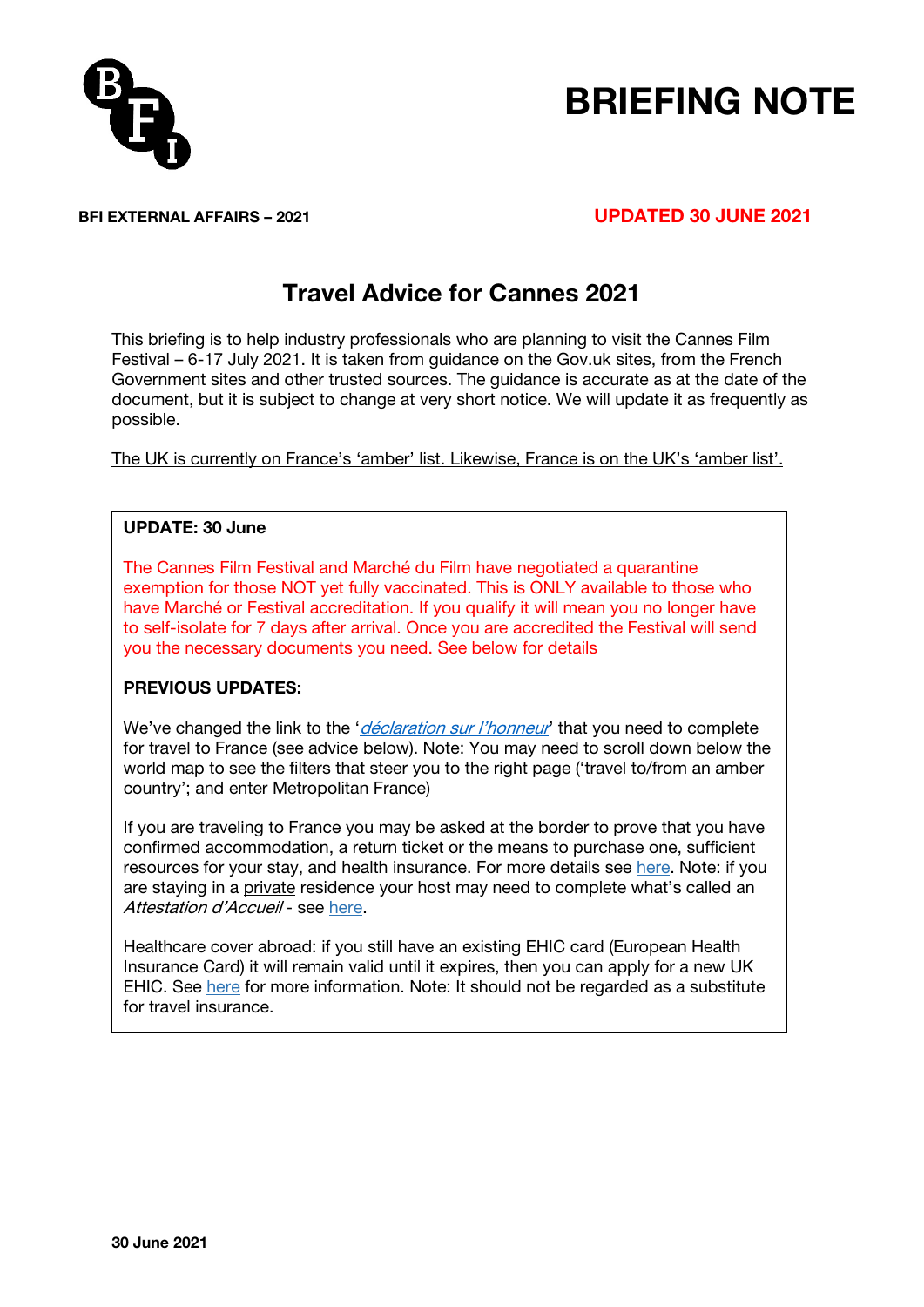# If you are fully vaccinated

#### Travelling from the UK to France

If you are fully vaccinated you do NOT need to have an essential reason to travel to France and you do NOT need to self-isolate on arrival.

However, you DO need to be able to present the following:

- 1. EITHER a negative PCR test result taken within 72 hours of your departure to France, OR a negative antigen test taken within 48 hours of departure. See [here](https://www.gov.uk/government/publications/list-of-private-providers-of-coronavirus-testing/list-of-private-providers-of-coronavirus-testing)
- 2. A completed *déclaration sur l'honneur*, or sworn statement, self-certifying that you are not suffering from any symptoms associated with coronavirus AND that have not been in contact with confirmed cases in the preceding fortnight. You can find the statement template [here.](https://www.interieur.gouv.fr/Actualites/L-actu-du-Ministere/Certificate-of-international-travel#from4) You may need to use filters to take you to the right forms (see update box above)
- 3. Proof of vaccination status eg a copy of your NHS vaccine letter or other communication, or a certificate if issued; also acceptable is the NHS app that demonstrates your status. Appointment cards should NOT be used as proof
- 4. It is important you also [read this page](https://uk.ambafrance.org/Strategy-for-reopening-of-borders-from-9-June-onwards) on the French Government site and in particular the section at the end where it gives guidance on proof of vaccination – just to double check

NB: According to the UK Gov.uk site, you should not use the NHS testing service to get a test in order to facilitate your travel to another country. You should arrange to take a private test from a private [coronavirus](https://www.gov.uk/government/publications/list-of-private-providers-of-coronavirus-testing/list-of-private-providers-of-coronavirus-testing) testing provider.

#### Returning to the UK from France

- 1. If you are fully vaccinated, you are NOT required to present an essential reason for travel back to the UK. No UK citizen or resident should be prevented from leaving France to travel to the UK
- 2. Before you travel to the UK you must
	- a. [Take a Covid-19 test](https://www.gov.uk/guidance/coronavirus-covid-19-testing-for-people-travelling-to-england) and provide evidence that it is negative up to 3 days before departure If you do not comply (and you do not have a valid exemption) your airline or carrier may refuse you boarding and/or you may be fined on arrival

You can access tests in France via the French [government's](https://solidarites-sante.gouv.fr/) website [in **Frenchl** 

- b. [Book and pay for day 2 and day 8 Covid-19 travel tests](https://www.gov.uk/find-travel-test-provider) to be taken AFTER arrival in the UK
- c. [Complete a Passenger Locator Form](https://www.gov.uk/provide-journey-contact-details-before-travel-uk)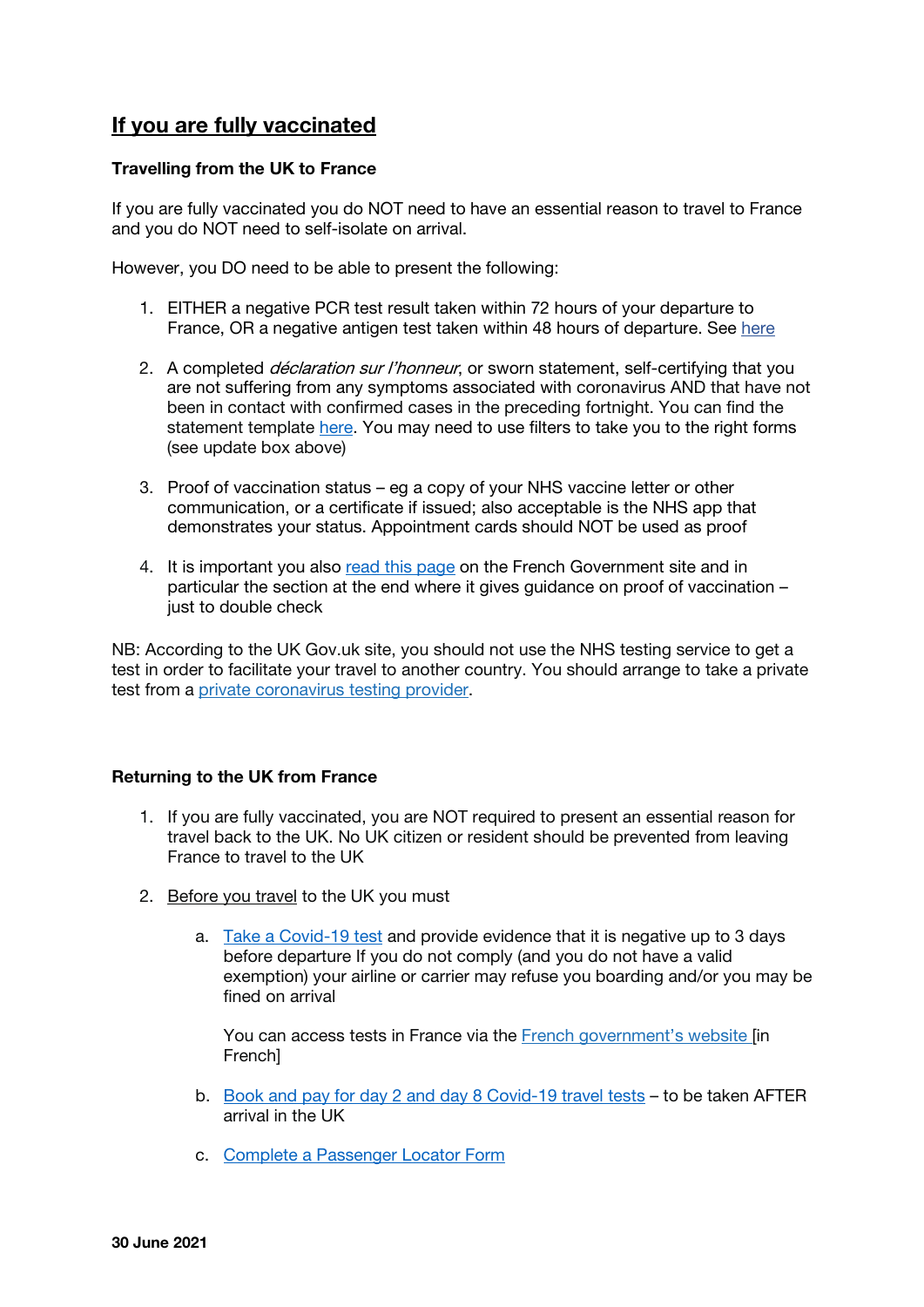- 3. On arrival in the UK you must
	- a. Quarantine at home or in the place you are staying for 10 days, or pay for a private test on day 5 under the [Test to Release](https://www.gov.uk/guidance/coronavirus-covid-19-test-to-release-for-international-travel) scheme
	- b. Either way, you will need to take a Covid-19 test on or before day 2 and on or after day 8
- 4. Do check the specific national guidance that applies to you on return to the UK as each may differ between [England,](https://www.gov.uk/guidance/coronavirus-covid-19-testing-for-people-travelling-to-england) [Scotland,](https://www.gov.scot/publications/coronavirus-covid-19-public-health-checks-at-borders/pages/testing-for-people-travelling-to-scotland/) or [Wales](https://gov.wales/new-mandatory-coronavirus-testing-for-travellers-into-wales)

## If you are NOT fully vaccinated [updated 30 June]

#### Travelling from the UK to France – only if you have Festival/ Marché accreditation

UPDATE: the Cannes Film Festival and Marché du Film have negotiated a quarantine exemption for those NOT yet fully vaccinated and who ARE accredited for the Festival/ Marché. Provided you complete the documentation they send you, then you will no longer have to self-isolate for 7 days after arrival.

On arrival in France you will need to present the following:

- 1. a travel certificate Attestation Grands Evénements. The Festival will send all accredited visitors a copy in French and which includes an official Festival stamp on it. This is the version you need to complete (NOT the English version) and sign before departure to France
- 2. your visa letter (downloadable from your online personal accreditation account)
- 3. A completed sworn statement *déclaration sur l'honneur*. This is your selfcertification that you are not suffering from any symptoms associated with coronavirus AND that have not been in contact with confirmed cases. Again, once you are accredited the Festival will send you the form to complete.
- 4. Proof of a negative PCR test taken within 72 hours of departure, OR an antigen test within 48 hours of departure. There will be random antigen testing for unvaccinated arrivals

NB: According to the UK Gov.uk site, you should not use the NHS testing service to get a test in order to facilitate your travel to another country. You should arrange to take a private test from a private [coronavirus](https://www.gov.uk/government/publications/list-of-private-providers-of-coronavirus-testing/list-of-private-providers-of-coronavirus-testing) testing provider.

#### Travelling from the UK to France – if you DO NOT have Festival/ Marché accreditation

If you have not yet been fully vaccinated and you do not have Festival accreditation, you DO need to prove that your trip is for essential reasons, you WILL need to self-isolate for 7 days after arrival and take a PCR test following that period, and you WILL need to present the following:

1. A completed [international travel certificate](https://www.interieur.gouv.fr/Actualites/L-actu-du-Ministere/Certificate-of-international-travel#from4) within which you stipulate the essential reason for travel. If your reason for travel is not listed, you may be able to get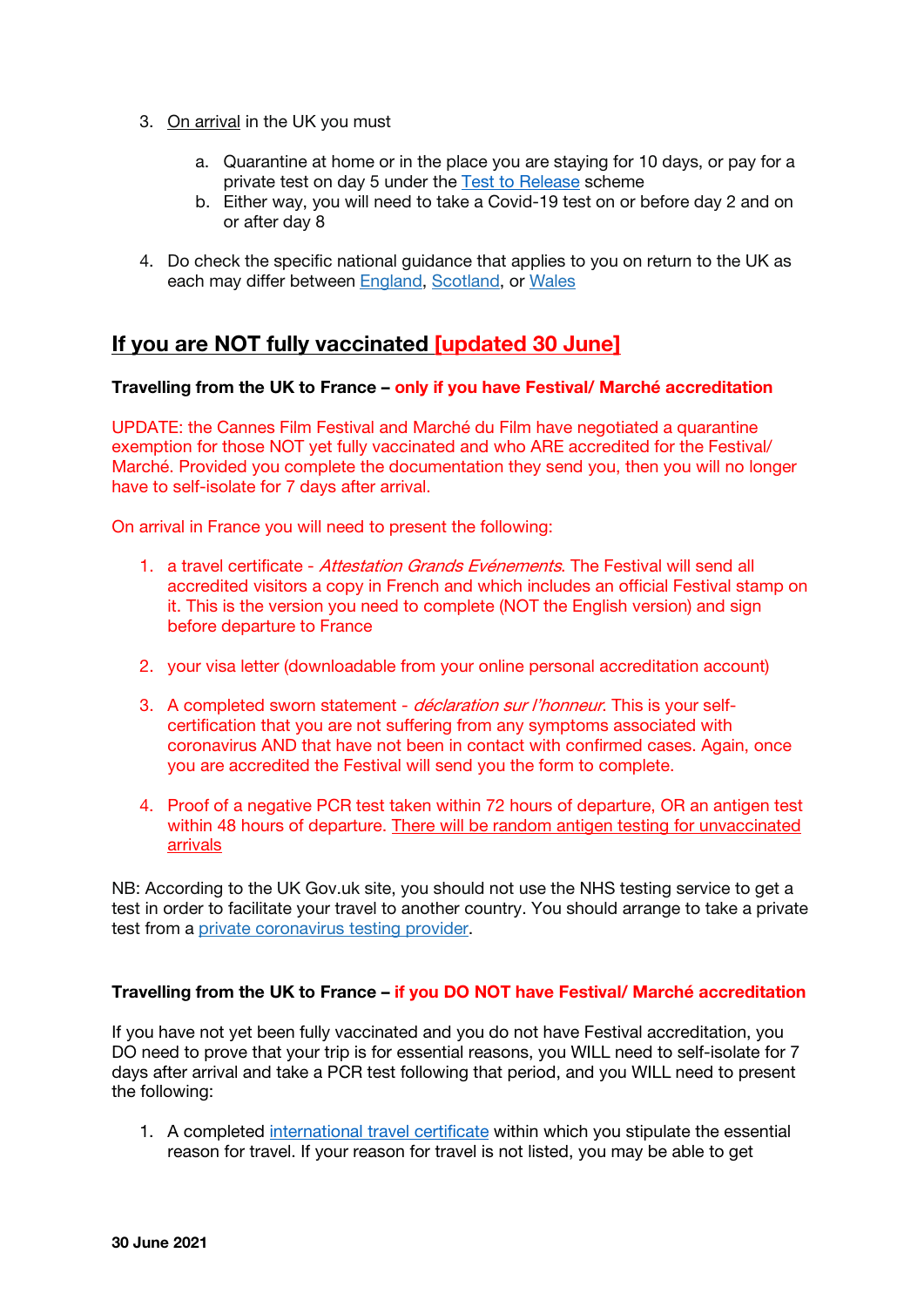assistance from the French [Consulate](https://uk.ambafrance.org/-Consulate-in-London-) in London

- 2. A completed *déclaration sur l'honneur*, or sworn statement, self-certifying that you are not suffering from any symptoms associated with coronavirus AND that have not been in contact with confirmed cases in the preceding fortnight, AND, and that you will self-isolate for seven days after arrival. You can find the statement template [here](https://www.interieur.gouv.fr/Actualites/L-actu-du-Ministere/Certificate-of-international-travel#from4)
- 3. A negative PCR test taken within 72 hours of departure, OR an antigen test within 48 hours of departure. There will be random antigen testing for unvaccinated arrivals
- 4. Remember, if you do not have Festival/Marché accreditation you WILL be required to self-isolate for 7 days after arrival in France and take a PCR test following that period

NB: According to the UK Gov.uk site, you should not use the NHS testing service to get a test in order to facilitate your travel to another country. You should arrange to take a private test from a private [coronavirus](https://www.gov.uk/government/publications/list-of-private-providers-of-coronavirus-testing/list-of-private-providers-of-coronavirus-testing) testing provider.

#### Returning to the UK from France

- 1. The UK is subject to the French government's amber list requirements. If you are NOT fully vaccinated and wish to travel from France to the UK you must complete a Certificate to leave [Metropolitan](https://www.interieur.gouv.fr/Actualites/L-actu-du-Ministere/Certificate-of-international-travel) France, which specifies exemptions for travel
- 2. Before you travel to the UK you must
	- a. [Take a Covid-19 test](https://www.gov.uk/guidance/coronavirus-covid-19-testing-for-people-travelling-to-england) and provide evidence that it is negative up to 3 days before departure.

If you do not comply (and you do not have a valid exemption) your airline or carrier may refuse you boarding and/or you may be fined on arrival

You can access tests in France via the French [government's](https://solidarites-sante.gouv.fr/) website [in French]

- b. [Book and pay for day 2 and day 8 Covid-19 travel tests](https://www.gov.uk/find-travel-test-provider) to be taken AFTER arrival in the UK
- c. [Complete a Passenger Locator Form](https://www.gov.uk/provide-journey-contact-details-before-travel-uk)
- 3. On arrival in the UK YOU MUST
	- a. Quarantine at home or in the place you are staying for 10 days, or pay for a private test on day 5 under the [Test to Release](https://www.gov.uk/guidance/coronavirus-covid-19-test-to-release-for-international-travel) scheme
	- b. Either way, you will need to take a Covid-19 test on or before day 2 and on or after day 8
- 4. Do check the specific national guidance that applies to you on return to the UK as each may differ: [England,](https://www.gov.uk/guidance/coronavirus-covid-19-testing-for-people-travelling-to-england) [Scotland,](https://www.gov.scot/publications/coronavirus-covid-19-public-health-checks-at-borders/pages/testing-for-people-travelling-to-scotland/) [Wales](https://gov.wales/new-mandatory-coronavirus-testing-for-travellers-into-wales)